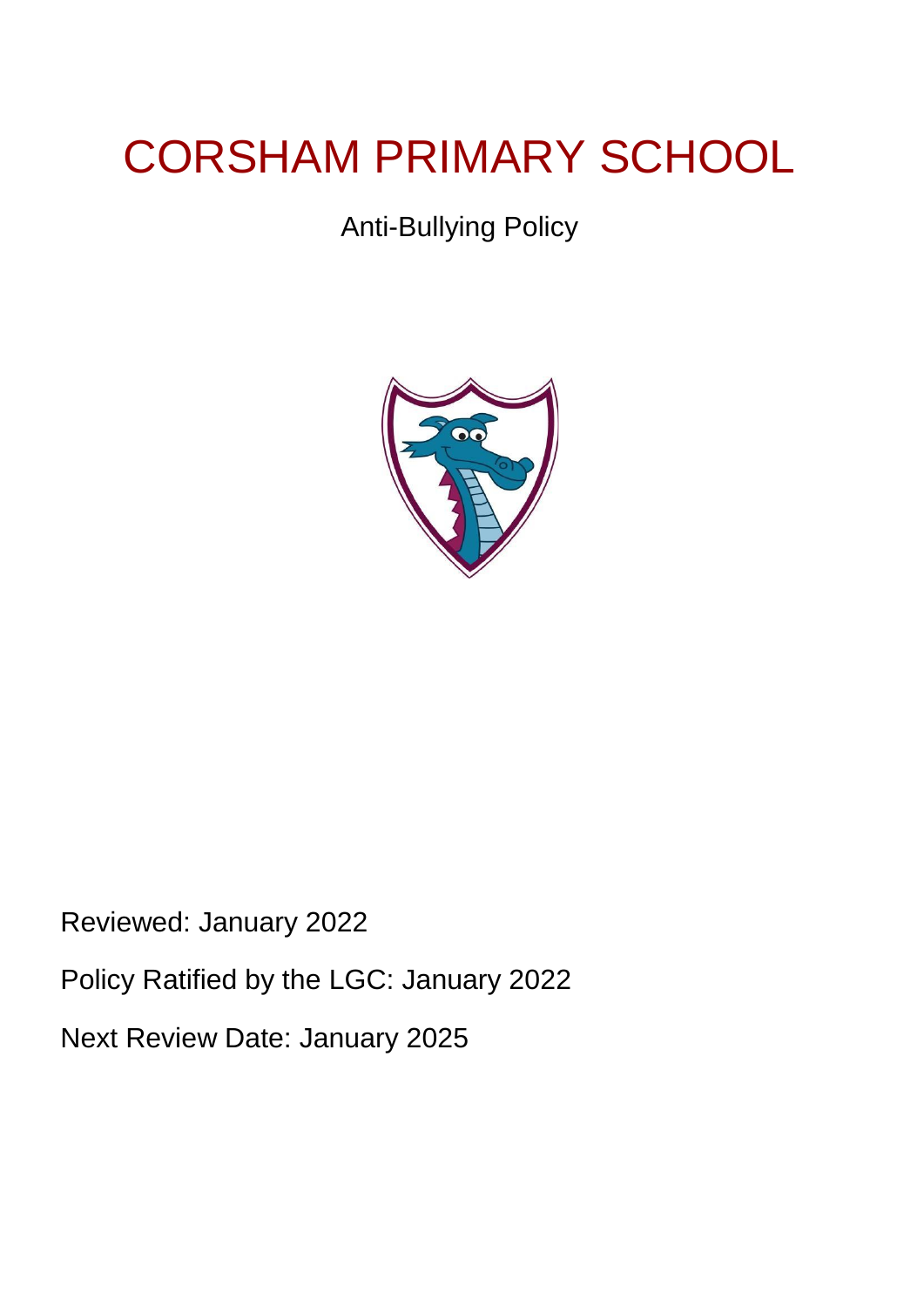## **CORSHAM PRIMARY SCHOOL**

### **Anti-Bullying Policy**

#### **Statement of Intent**

Corsham Primary School recognises that all pupils whatever their creed, ethnicity/race, sexual orientation or academic ability have the right to feel safe and secure when they come to school. Everyone in the school community has the right to feel free from any threat of bullying or harassment. Pupils should also feel safe when reporting incidents to members of staff without fear or reprisals. It is necessary that we at Corsham Primary School operate the Anti-Bullying Policy pro-actively, fairly and consistently to all pupils.

#### **Objectives of this Policy**

This Anti-Bullying Policy outlines what Corsham Primary School will do to prevent and tackle bullying. The policy has been drawn up through the involvement of the whole school community.

#### **Our school community**

- Discusses, monitors and reviews our Anti-Bullying Policy on a regular basis.
- Supports staff to promote positive relationships and identify and tackle bullying appropriately.
- Ensures that pupils are aware that all bullying concerns will be dealt with sensitively and effectively; that pupils feel safe to learn; and that pupils abide by the Anti-Bullying Policy.
- Reports back to parents/carers regarding their concerns on bullying and deals promptly with complaints. Parents/carers in turn work with the school to uphold the Anti-Bullying Policy.
- Seeks to learn from good anti-bullying practice elsewhere and utilises support from the Local Authority and other relevant organisations when appropriate.

#### **Aims of this Policy**

The aim of this policy is to try and prevent and deal with any behaviour deemed as bullying. The implementation of this policy will create an ethos where bullying is regarded as unacceptable so that a safe and secure environment is created for everyone to learn and work in. All members of the school have a responsibility to recognise bullying when it occurs and take appropriate action in accordance with the school policy.

In order to achieve this, the school will:

• Meet the legal requirement for all schools to have an Anti-Bullying Policy in place.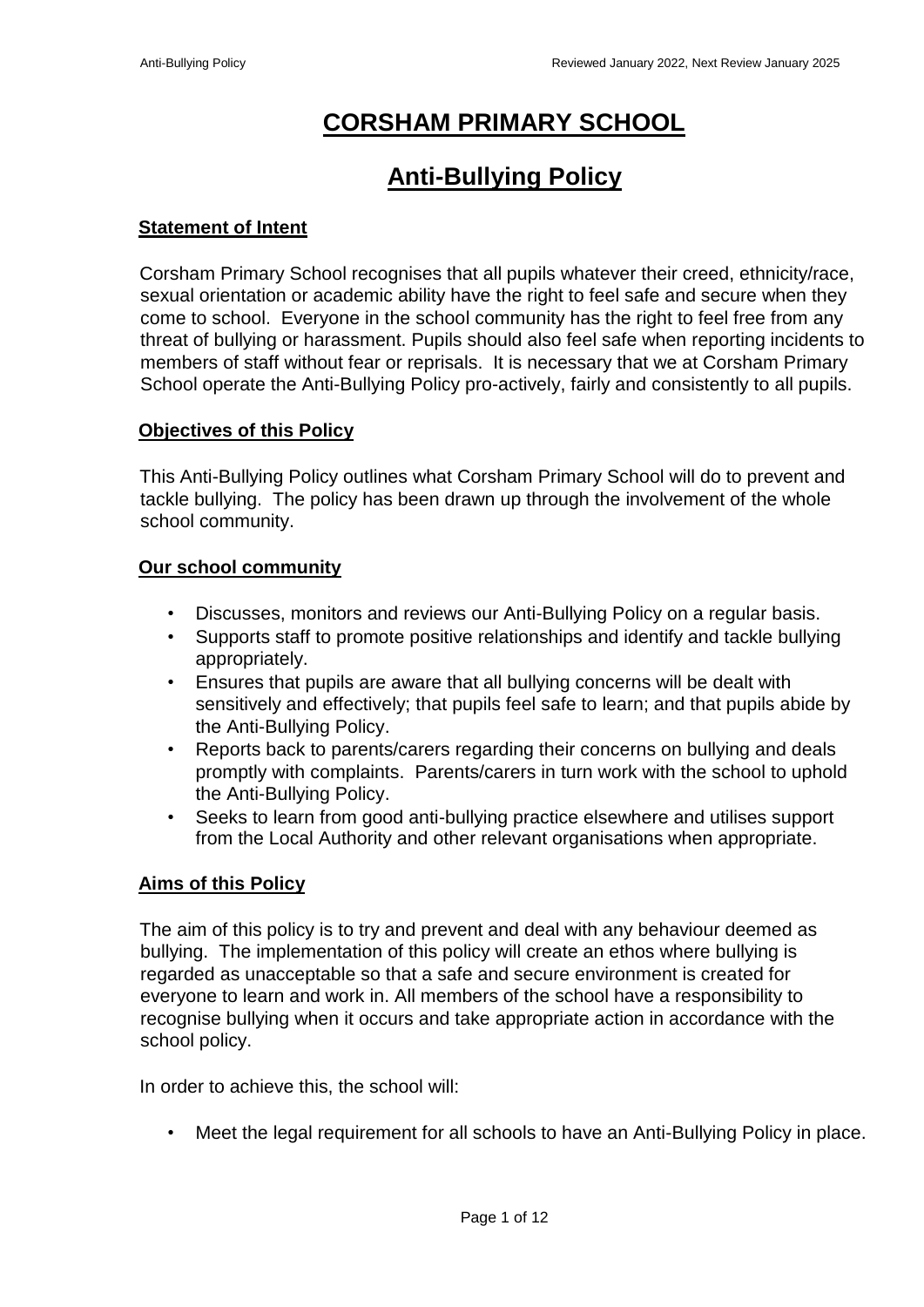- Ensure all governors, pupils and parents/guardians have an understanding of what bullying is and what they can do if bullying occurs.
- Assure pupils and parent/guardians that they will be supported when bullying is reported.
- Ensure that there is a procedure to follow when incidences of bullying occur and that this procedure is made clear to all staff and pupils (see School Behaviour Policy).
- Follow up every incident of alleged bullying to ensure that the victim is given as much support as possible.
- Inform parents of both the victim and bully of the action being taken by the school and what they can do to reinforce and support this.
- Ensure that all pupils have a person (class teacher) to talk to confidentially. Pupils need to know that something will be done if they report any bullying and are reassured that the incident will be handled in a sensitive manner.
- Ensure that all areas of school are patrolled during play/lunch times and where possible at the end of the day.
- Set out procedures for dealing effectively with specific complaints from parents (please refer to the Complaints Procedure).
- Provide a pastoral support programme that enables pupils to have easy access to their teachers where they can discuss issues of concern, such as bullying, in a confidential setting.
- Use whole school initiatives (family assemblies, celebration assemblies, FAB contract etc) and teaching strategies (PSHE Jigsaw lessons and circle time) as a positive means of combating bullying.
- Endeavour to create a positive, caring ethos within the school environment where everyone can work, play and express themselves, free from the fear of being bullied.

#### **What is Bullying?**

We have defined bullying as .....

...... any deliberate, hurtful, upsetting, frightening or threatening behaviour by an individual or a group towards other people. It is repeated over a period of time and it is very difficult for the victims to defend themselves. We use the acronym 'STOP' to summarise this as 'Several Times On Purpose'.

Bullying can be …..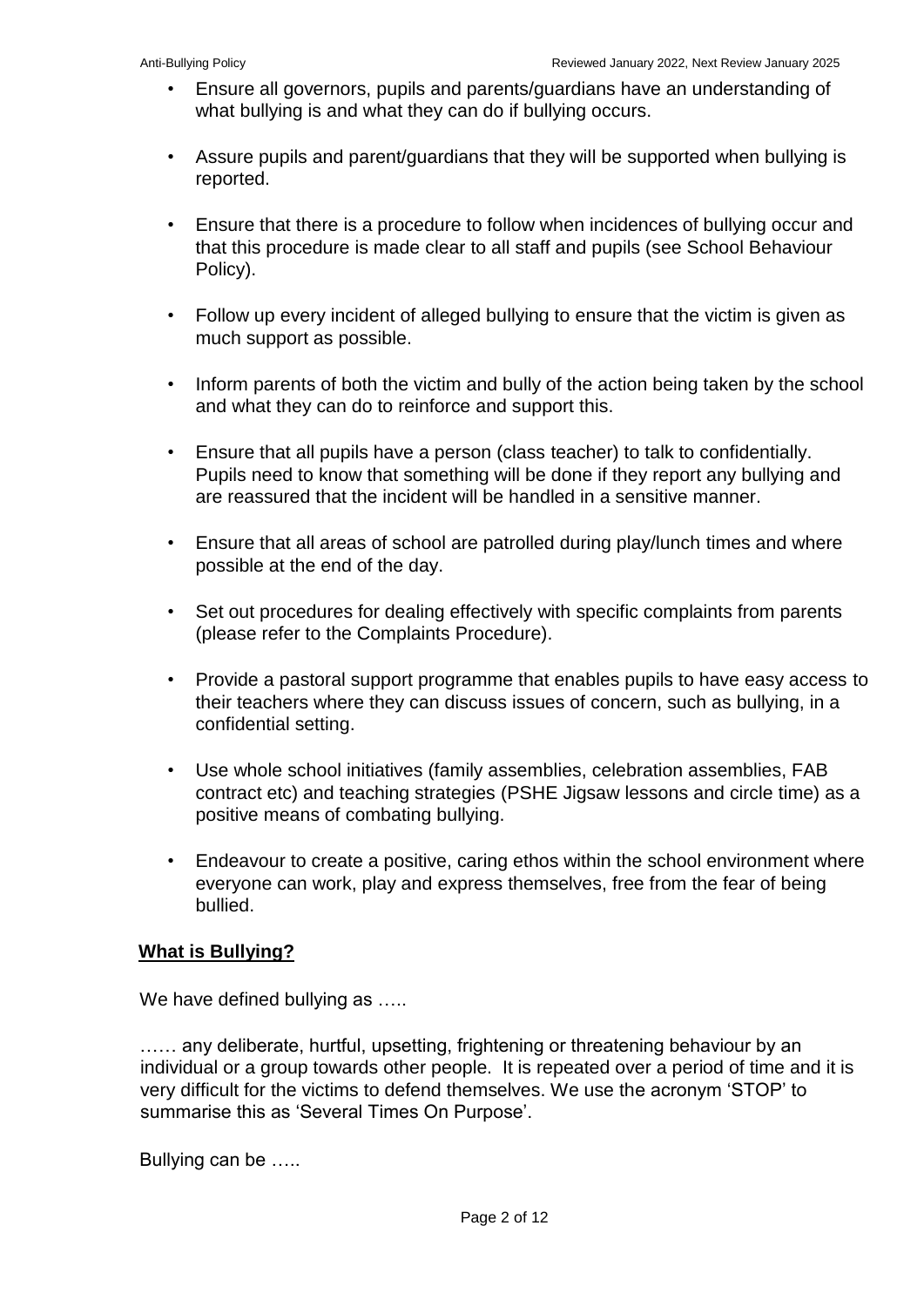#### □ Physical

Assault, pushing, shouldering, elbowing, tripping, slapping, kicking, hair pulling, unacceptable touching (including that of a sexual nature), throwing missiles, blocking i.e. Preventing movement through an access point, pinching, stabbing, burning, spitting or any other form of physical activity that makes another person feel threatened or intimidated.

#### Verbal

Racist, sexual, homophobic words, any words used in a sexual or aggressive manner designed to hurt or cause deliberate offence, comments about size, appearance, odour, clothing, academic or other abilities, home life, social circumstances, spreading rumours or any other comments designed to be hurtful or used to intimidate.

#### □ Written

Any insults contained in note-passing, threatening letters, graffiti, defacing any property belonging to another individual.

#### $\Box$  Interference with another individual

Theft, extortion, vandalism, defacing property, ruling games, blackmail or any other activity designed to intimidate or hurt.

#### $\square$  Psychological pressure – silent bullying

Social exclusion, rude gestures, lying, slander, passing or starting rumours, name calling, reorganising or pressurising friendship groups or any other activity designed to intimidate or hurt an individual.

#### Cyber bullying

Emailing or posting comments on virtual learning environments or social networking sites, texting about a person or to a person, spreading rumours or defacing or corrupting work.

#### □ Racist bullying

Name calling, incitement, making comments about a person's country or culture or appearance, commenting on parents, spreading rumours.

#### Homophobic bullying

Name calling, making hurtful comments regarding a particular lifestyle, commenting or slandering parents or other relations/friends, spreading rumours.

#### Gender based and transphobic bullying

Name calling, harassing behaviour based on gender, enforcement of gender role expectations, behaviour or language that makes a child or young person feel unwelcome or marginalised because of their perceived or actual gender identity.

#### Subtle bullying

Looking at a person in a particular way, swearing at or about a person.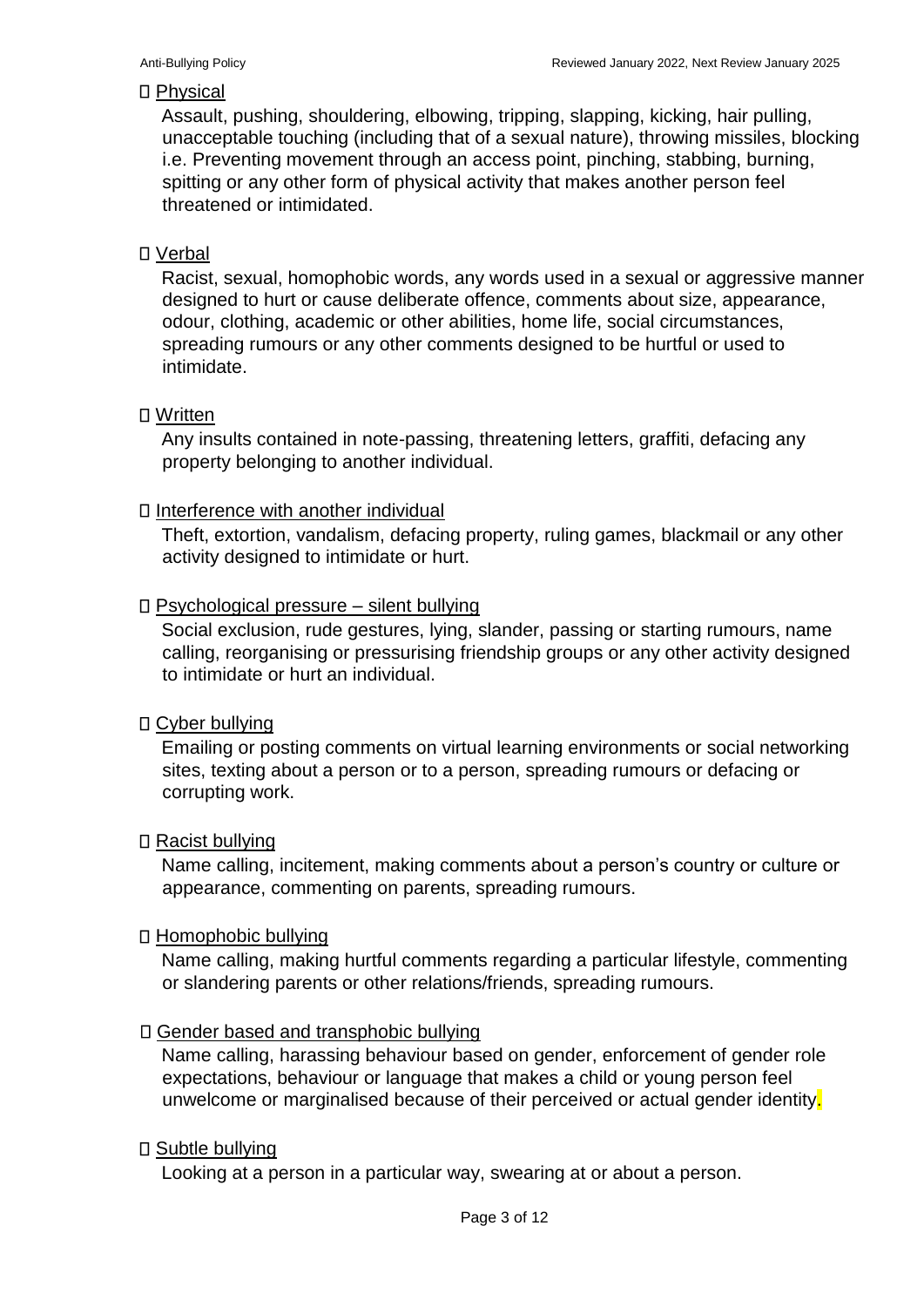#### $\Box$  Incitement of others

To become involved e.g. by blackmailing, excluding, or threatening behaviours.

#### **Bullying is not ….**

It is important to understand that bullying is not the *odd* occasion of falling out with friends, name calling, arguments or when the occasional trick or joke is played on someone. It is bullying if it is done several times on purpose (STOP).

Children sometimes fall out or say things because they are upset. When occasional problems of this kind arise it is not classed as bullying. It is an important part of children's development to learn how to deal with friendship breakdowns, the odd name calling or childish prank. We all have to learn how to deal with these situations and develop social skills to repair relationships.

#### **Signs and Symptoms of Bullying**

A child may indicate, by different signs of behaviour, that he or she is being bullied. Adults should be aware of these possible signs and investigate further if a child:

- Is frightened of walking to or from school
- Begs to be driven to school
- Changes their usual routine/route to school
- Begins truanting
- Becomes withdrawn, anxious or lacking in confidence
- Starts stammering
- Attempts or threatens suicide or runs away
- Cries themselves to sleep or has nightmares
- Feels ill in the morning
- Begins to underperform in school learning
- Comes home with clothes torn or books damaged
- Has possessions go 'missing'
- Asks for money or starts stealing money (to pay the bully)
- Has dinner or other monies continually 'lost'
- Has unexplained cuts or bruises
- Comes home starving (money/snack/sandwiches have been stolen)
- Becomes aggressive, disruptive or unreasonable
- Starts swearing or using aggressive language for no apparent reason
- Is bullying other children or siblings
- Stops eating
- Is frightened to say what's wrong
- Gives improbable excuses for any of the above
- Becomes isolated from friends
- Stays close to adults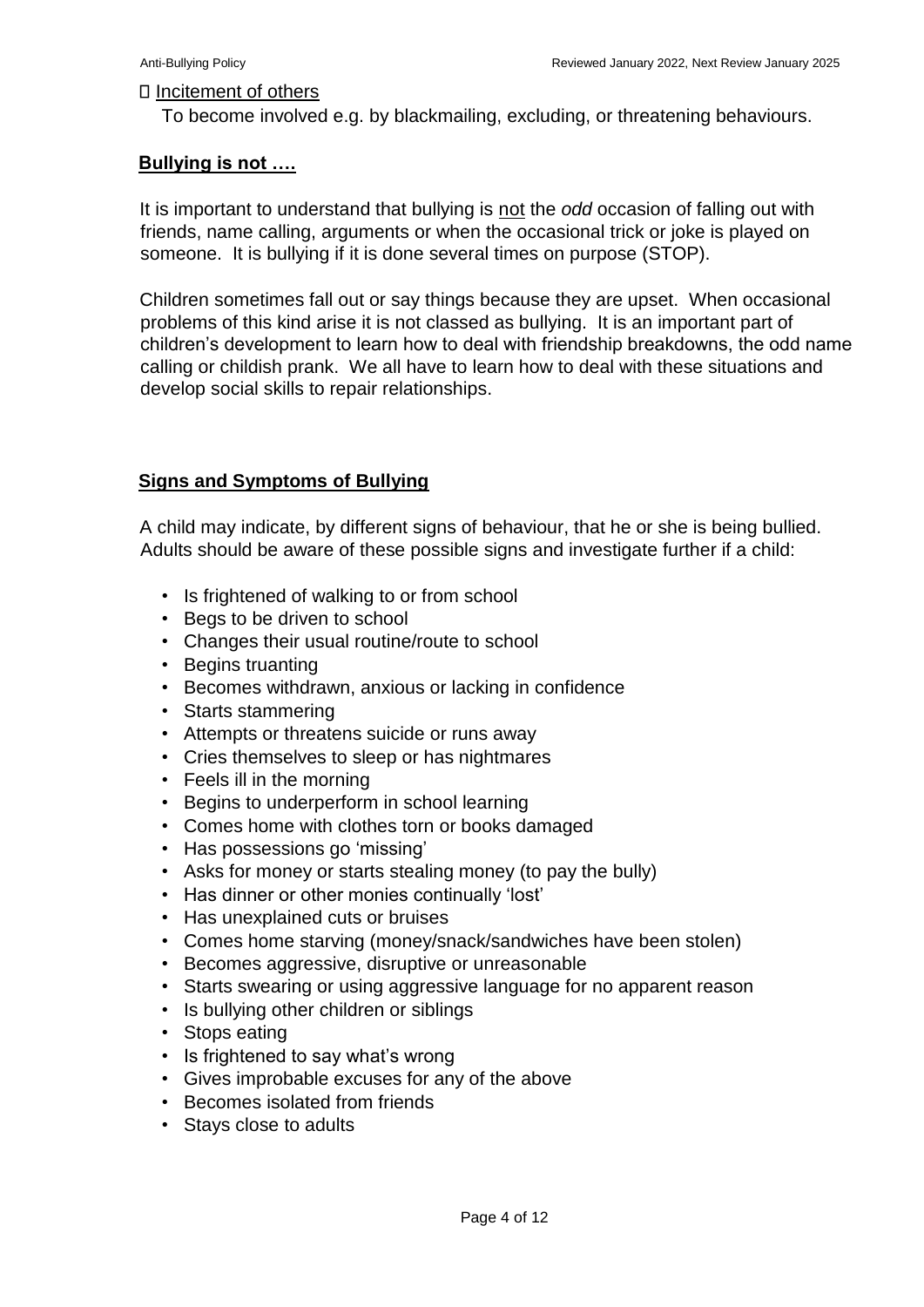These signs and behaviours could indicate other problems, but bullying should be considered a possibility and should be taken seriously and investigated as soon as possible.

#### **Preventative Policy**

The whole school policy is underpinned by a proactive, preventive approach which has proven highly successful in further improving the school's already low incidents of bullying.

At Corsham Primary School we involve all stakeholders at all levels of policy making. Our initiatives include, but are not limited to, the following:

#### **Prevention**

- a) Use of Jigsaw PSHE across all year groups
- b) Training of Peer mediators
- c) Playground Buddies
- d) Calm Me time, Connect Us activities and Circle Time activities
- e) Breakfast Clubs to support vulnerable children
- f) FAB contracts and the discussions that take place to support this
- g) Huff and Puff activities for all children at lunchtimes
- h) Friendship Stops
- i) Worry Boxes in all classrooms
- j) Pupil feedback forms accessible for all students
- k) Universe of Emotions in all classrooms to reflect children's feelings
- l) Kindness Tree in KS1
- m) Learning Partners in all classes
- n) Mo-Tivate and Billy T as part of the whole school BLP
- o) Curriculum Enrichment Assemblies
- p) The Golden Rules
- q) STOP posters displayed clearly
- r) Child Friendly Anti-Bullying Policy which was created by the children

#### **Vulnerable Groups**

Children, if identified as belonging to a vulnerable group, receive highly effective and personalised intervention and support. This is further enhanced by integration whenever possible with mainstream classes.

Examples of specialised groups include:

- a) Military children
- b) Children on the SEN register
- c) Looked After Children
- d) Travellers
- e) Children of Faith
- f) Children from families of same sex parents
- g) Pupil Premium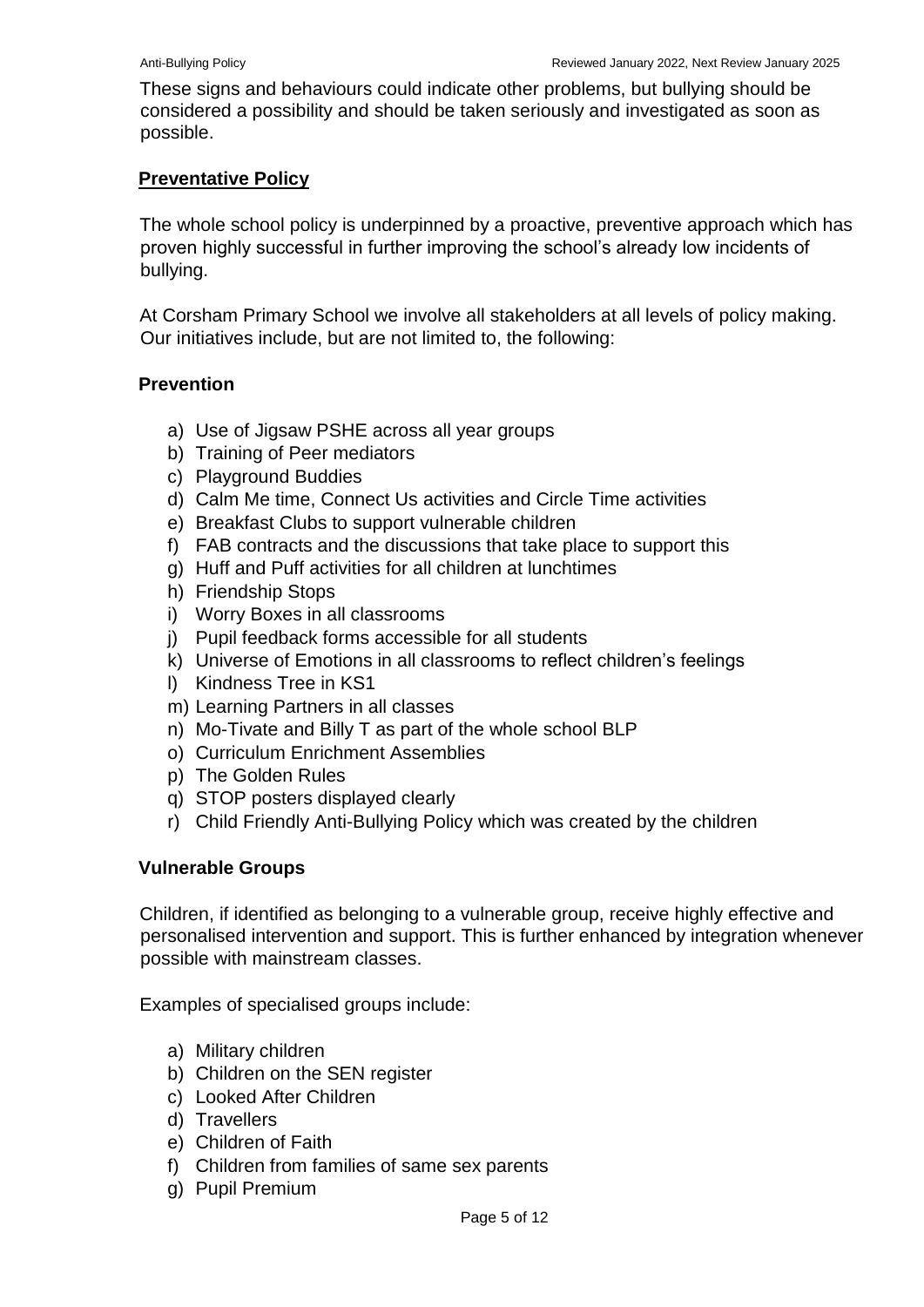Class teachers, support staff, management and governors all meet with relevant key staff, e.g. Inclusion Managers, to discuss provision and monitor impact. Safeguard is used to log any incidents on a daily basis.

#### **Policy**

The Anti-Bullying Policy has been written in collaboration with all relevant stakeholders. When the policy was first written, the children discussed the policy and feedback to the School Council who then reviewed and made alterations to the policy. A working party of parents/carers reviewed the policy and all members of the community were asked for their views. All of the feedback was included in the formation of this policy. If significant changes are made to this policy in the future, then it will be sent out to the school community for a consultation.

#### **Link Governor**

The Chair of Governors is the link governor for anti-bullying and this is shared with all members of the community via our newsletter.

#### **Procedures and Dealing with Incidents**

#### a) Role of pupil being bullied

Nobody has the right to make you feel unhappy. If someone is bullying you, it is important to remember that it is not your fault and there are people who can help you.

Below are some strategies that pupils in our school have suggested to help you if you are being bullied:

- Try not to let the bully know that he/she is making you feel upset.
- Try to ignore them.
- Be assertive stand up to them, look at them directly in the eye, tell them to stop and mean it.
- Say 'No'.
- Practise confronting the bully in front of a mirror.
- Stay in a group, bullies usually pick on individuals.
- Be brave.
- Get away as quickly as you can.
- Change a routine or route and walk with others.
- Tell someone you can trust it can be a teacher, member of staff at school, a parent, a friend, a brother, a sister or a relative.
- Believe what the bully says is not true.
- Ask them why they are bullying you.
- If you are scared, ask a friend to go with you when you tell someone.
- If you don't feel you can talk to someone about it, use the worry box.
- When you tell an adult about the bullying give then as many facts as you can (What? Who? Where? When? Why? How?).
- Keep a diary of what's been happening and refer to it when you tell someone.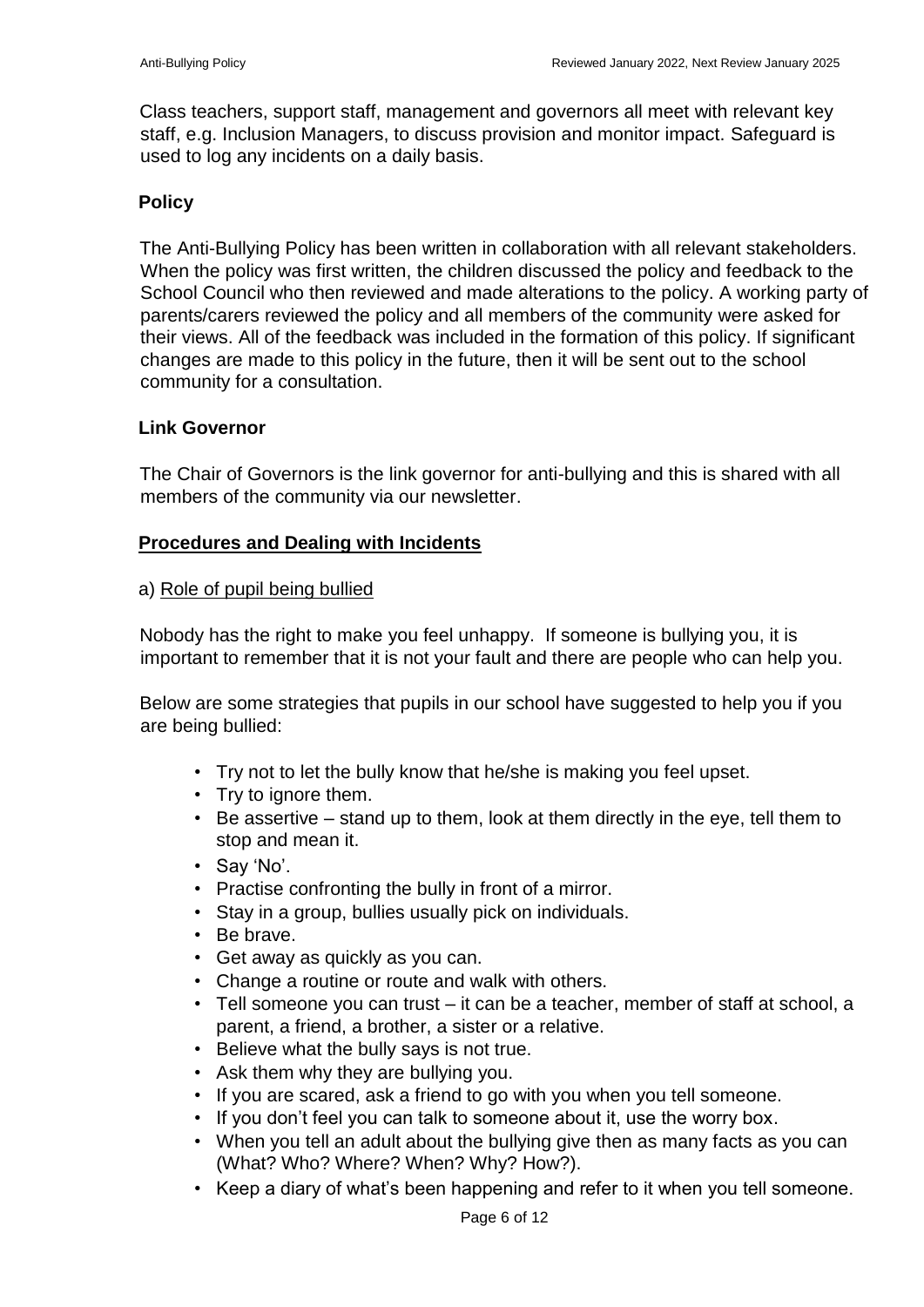- Keep on speaking out until someone listens and helps you.
- Never be afraid to do something about it and quick.
- Don't suffer in silence.
- Don't blame yourself for what is happening.
- Call a helpline.

#### b) Role of a pupil who sees someone being bullied

Ignoring bullying is unfair to the victim. Staying silent means the bully has won and gives them more power. There are ways you can help without putting yourself in danger.

Below are some strategies that pupils in our school have suggested to help you if you see someone being bullied:

- Don't smile or laugh at the situation.
- Don't rush over and take on the bully yourself.
- Don't be made to join in.
- Ask the victim to play with you.
- If safe to do so, encourage the bully to stop bullying.
- If you can, let the bully know you do not like his or her behaviour.
- Shout for help.
- Let the victim(s) know that you are going to get help.
- Tell a member of staff as soon as you can.
- Try and befriend the person being bullied.
- Encourage the person to talk to someone and get help.
- Ask someone you trust about what to do.
- If you don't feel you can talk to someone about it use the worry box.
- Call a helpline for some advice.

#### c) Guidance for parents

If your child has been bullied:

- Calmly talk with your child about his/her experiences.
- Make a note of what your child says including who was involved, how often the bullying has occurred, where it happened and what happened.
- Reassure your child that he/she has done the right thing to tell you about the bullying.
- Explain to your child that should any further incidents occur he/she should report them to a teacher immediately.
- Make an appointment to see your child's teacher.
- Explain to the teacher the problems your child is experiencing.

When talking with teachers about bullying:

- Try to stay calm and bear in mind that the teacher may have no idea that your child is being bullied or may have heard conflicting accounts of an incident.
- Be as specific as possible about what your child says has happened, give dates, places and names of other children involved.
- Discuss what action the school intends to take.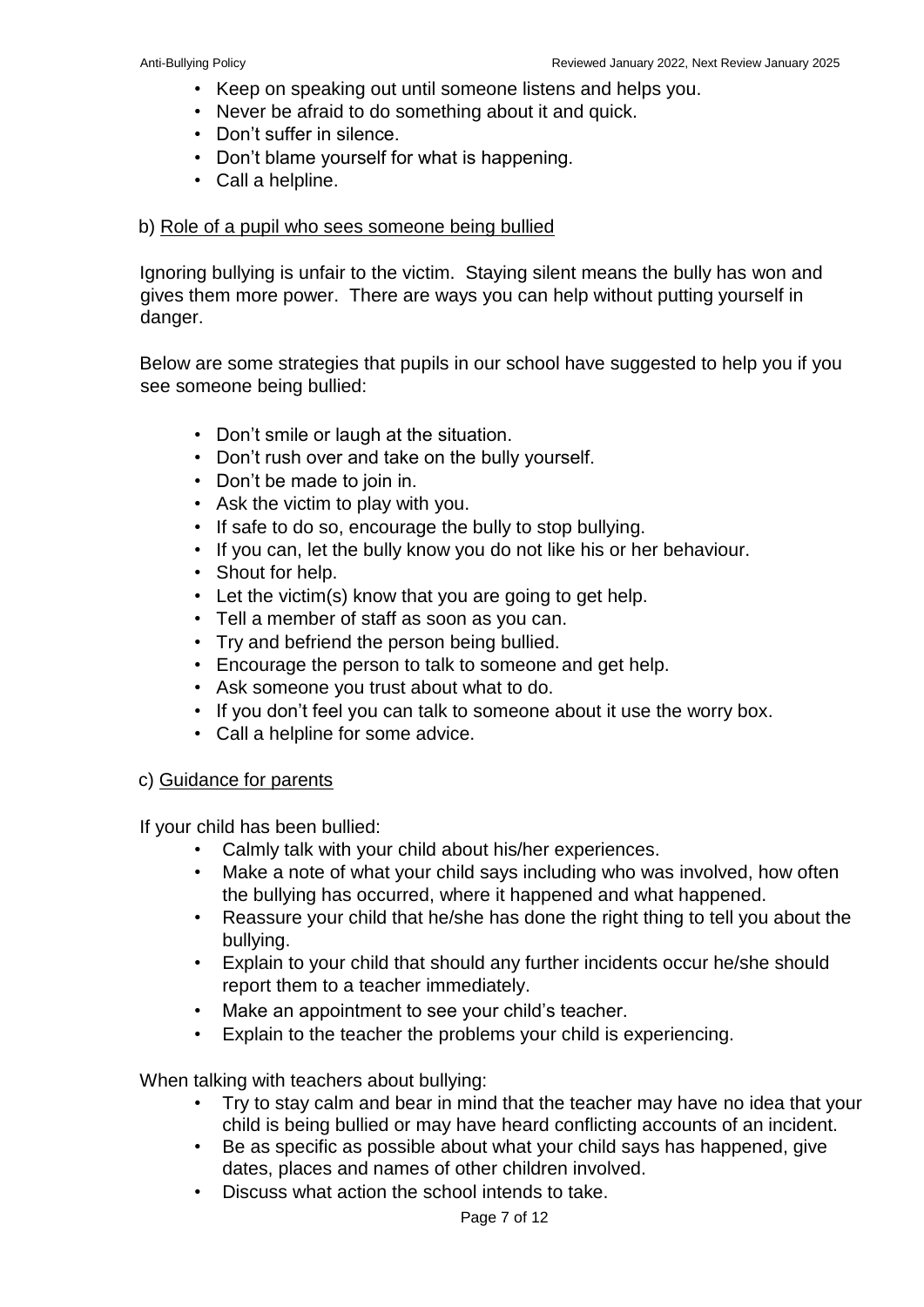- Ask if there is anything you can do to help your child or the school.
- Stay in touch with the school and let them know if things improve as well as if problems continue.

If your child is bullying others:

- Talk with your child and explain that what he/she is doing is unacceptable and makes other children unhappy.
- Discourage other members of your family from bullying behaviour or from using aggression or force to get what they want.
- Show your child how he/she can join in with other children without bullying.
- Make an appointment to see your child's teacher and explain the problems your child is experiencing as well as discussing how you can work together to stop him/her bullying others.
- Regularly check with your child how things are going at school.
- Give your child lots of praise and encouragement when he/she is co-operative or kind to other people.
- Information about cyber-bullying and e-safety is sent out to parents at least once a year.

#### d) Role of staff

Staff should:

- Watch for signs of distress in pupils. Any concerns should be discussed with the class teacher, key stage co-ordinators, Deputy Head of School or the Head of Schools.
- Investigate any allegations of bullying. A full record of all incidents should be kept.
- Respond to the victim, offer them help and put the school's Behaviour Policy into operation.
- Make it clear to both the bully and his/her parents that this kind of behaviour is not accepted at our school.
- Use all pupils as a positive resource in the stopping of bullying. Peer groups will often be willing to help and support victims once recognized by a teacher.

The following steps should be followed in recording incidents of bullying and should act as a means to conveying to everyone how seriously the school regards bullying behaviour.

- The bullied pupil should record the events in writing with dates.
- The bully should record the events in writing with dates.
- The teacher should record their discussions with both parties.
- The parents/carers of the pupils should be contacted and a meeting arranged to discuss the incident.
- All written records of the incident should be kept in the Head of School's office using the 'School Bullying Incident Form' (see appendix 1) and on Safeguard.
- The teacher or Head of Schools should use the Behaviour Policy when dealing with the bully.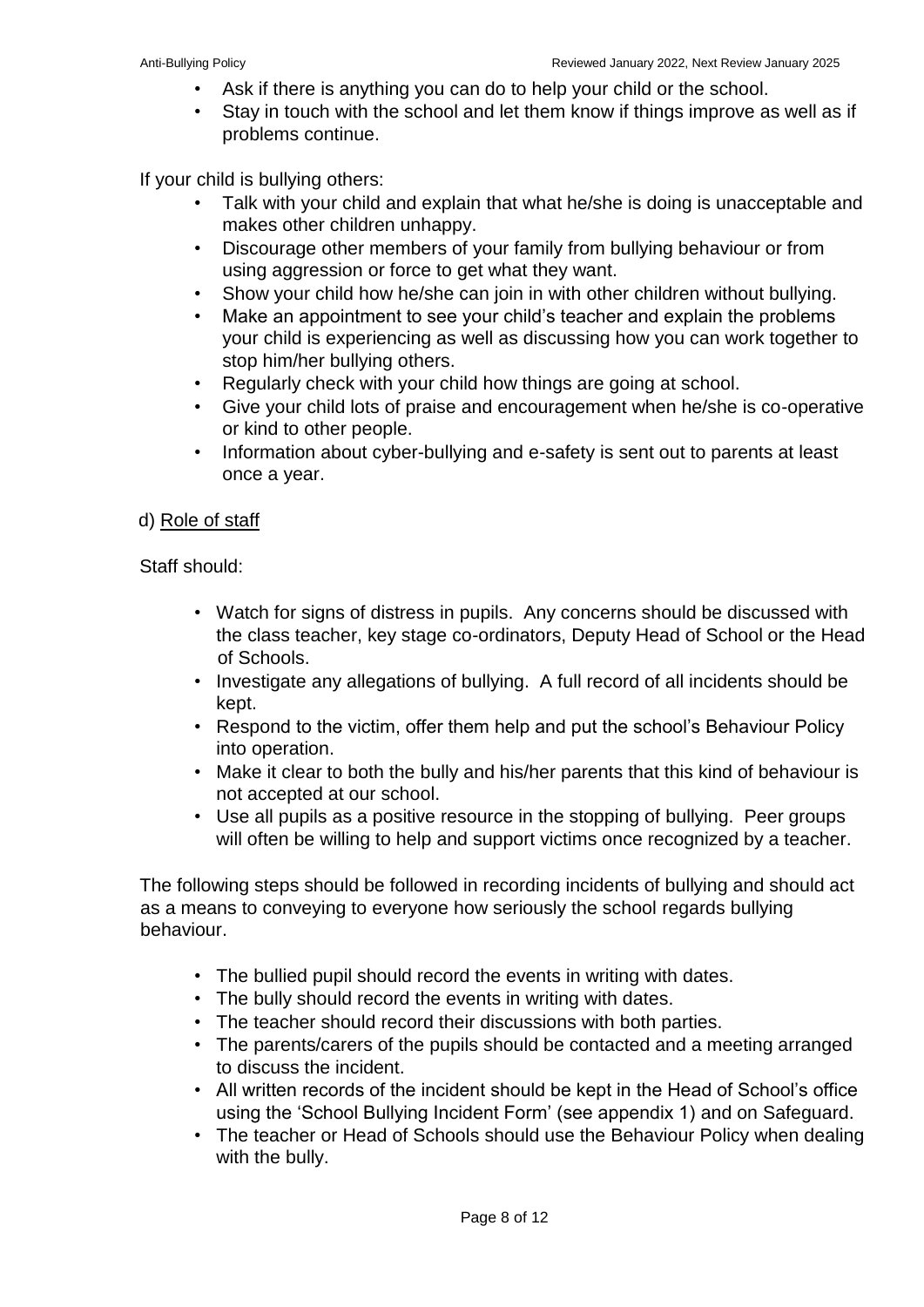- Any bullying that includes racist elements will be logged using the school's Single Equalities Scheme.
- Any bullying incident that includes homophobic elements will be logged using the school's Single Equalities Scheme.

#### **Links with other school policies and practices**

This Policy links with a number of other school policies, practices and action plans including:

- ❖ Complaints Policy ❖ PSHE and Citizenship Policy
- ❖ Behaviour Policy ❖ Acceptable Use Policy

#### **Monitoring & review, policy into practice**

We will review this Policy at least once every three years as well as if incidents occur that suggest the need for review. The school uses the guidance by the DfE and the Bullying Intervention Group to inform its action planning to prevent and tackle bullying.

#### **Responsibilities**

This Policy only works if it ensures that the whole school community understands that bullying is not tolerated and understands the steps that will be taken to both prevent and respond to bullying.

It is the responsibility of:

- School Governors to take a lead role in monitoring and reviewing this policy. Governors also monitor records of bullying.
- Governors, the Head of Schools, Senior Leaders, Teaching and Non-Teaching staff to be aware of this policy and implement it accordingly.
- The Head of Schools to communicate the policy to the school community.
- Pupils to abide by the policy.

The named contact for this policy is Hannah Ferris, PSHE Subject Leader.

#### **Success Criteria**

- The school's behaviour policy and its procedures are used by the Heads of School to monitor the number of bullying incidents.
- School Council representatives report that pupils across the school are happy with the way teachers and senior staff are managing bullying incidents.
- That the results of staff and parent questionnaires do not highlight discipline in the school as a problem.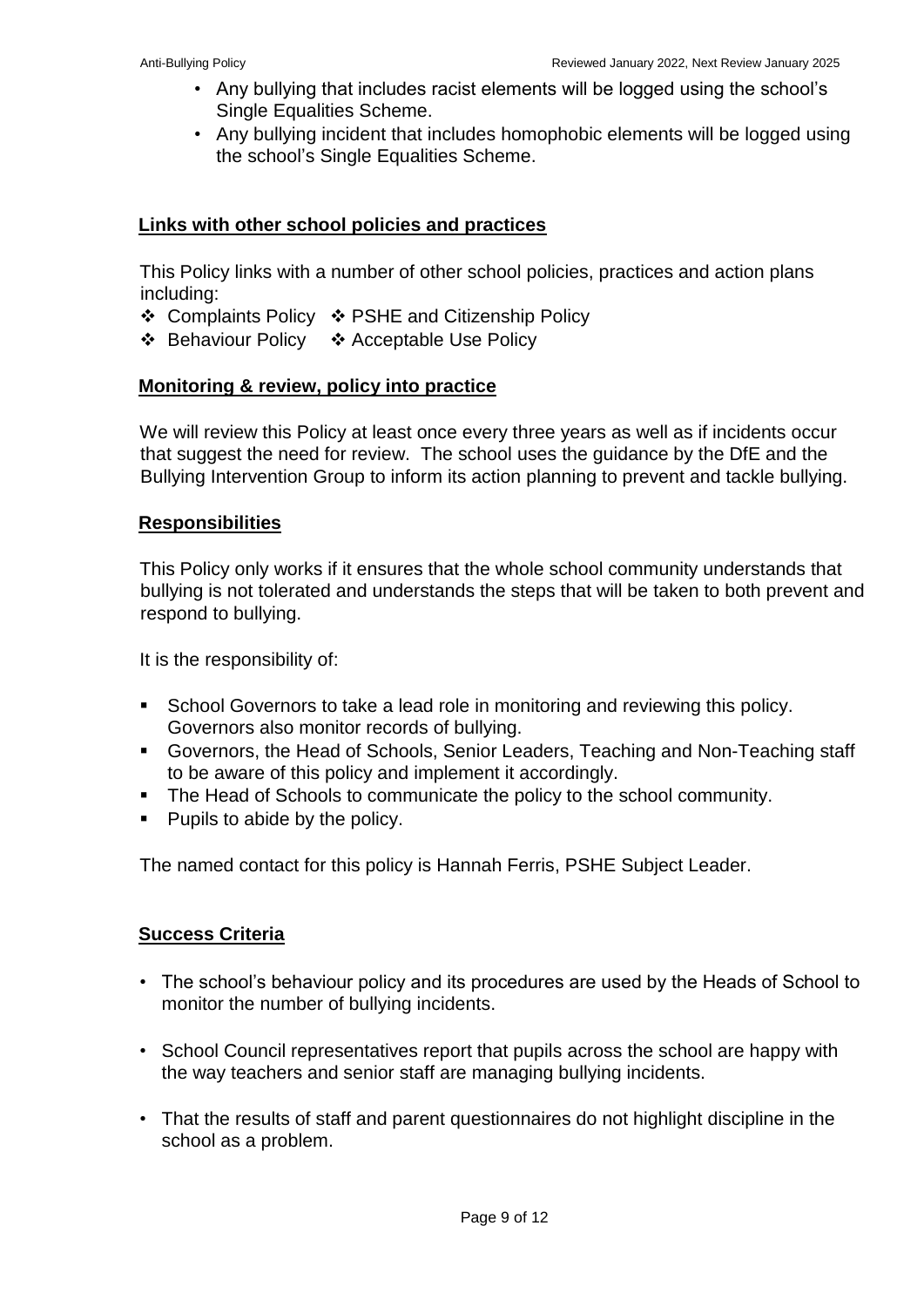#### **Equal Opportunities**

When first writing and reviewing this policy, staff completed an Equality and Diversity Impact Assessment in order to ensure it complied with equality obligations outlined in anti-discrimination legislation. We believe the policy positively reflects the aims and ambitions identified in Corsham Primary's Single Equality Scheme.

#### **UNICEF**

Corsham Primary is a UNICEF *Rights Respecting School* which promotes the Convention of the Rights of the Child. This policy underpins:

#### Article 2 of the convention:

**No Discrimination**: All children have all these rights, no matter who they are, where they live, what language they speak, what their religion is, what they think, what they look like, if they are a boy or girl, if they have a disability, if they are rich or poor, and no matter who their parents or families are or what their parents or families believe or do. No child should be treated unfairly for any reason.

#### Article 8 of the convention:

**Identity:** Children have the right to their own identity – an official record of who they are which includes their name, nationality and family relations. No one should take this away from them, but if this happens, governments must help children to quickly get their identity back.

#### Article 19 of the convention:

**Protection from Violence:** Governments must protect children from violence, abuse and being neglected by anyone who looks after them.

#### Article 29 of the convention:

**Aims of Education:** Education shall aim at developing the child's personality, talents and mental and physical abilities to the fullest extent. Education shall prepare the child for an active adult life in a free society and shall foster in the child respect for his or her parents, for his or her cultural identity, language and values and for the cultural background and values of others.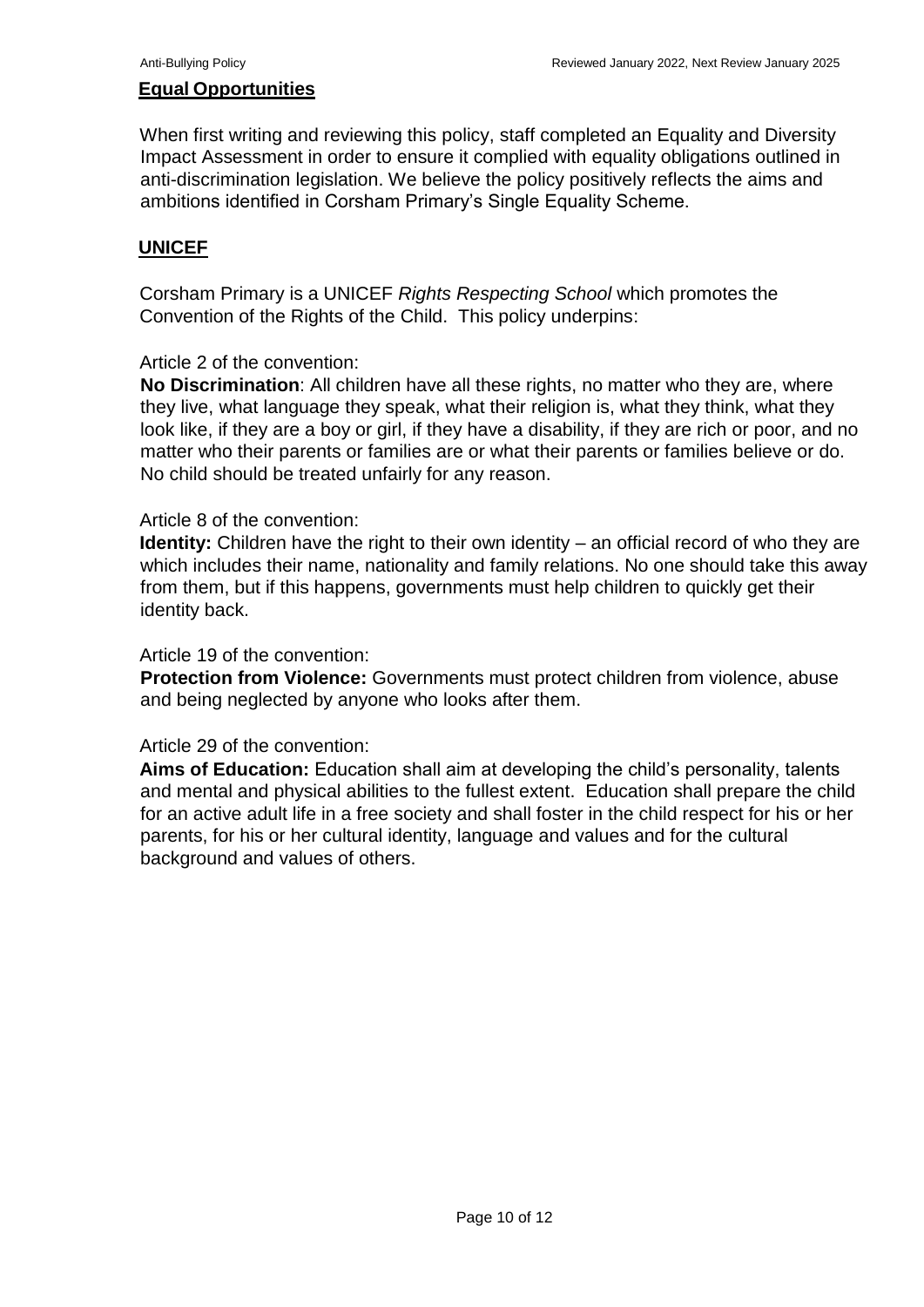#### **Sources of further information, support and help:**

There is a vast amount of information and guidance available about bullying that can provide a wide range of support and help. The following list is just a small selection of the support available that teachers, parents and children have found useful.

| Name of<br>Organisation                                                | Tel No.                                                      | <b>Website</b>                                                                               |
|------------------------------------------------------------------------|--------------------------------------------------------------|----------------------------------------------------------------------------------------------|
| <b>Act Against Bullying</b>                                            | Not available                                                | www.actagainstbullying.com                                                                   |
| <b>Advisory Centre for</b><br>Education (ACE)                          | 0808 800 5793                                                | www.ace-ed.org.uk                                                                            |
| <b>Anti-Bullying Alliance</b><br>(ABA)                                 | No available                                                 | www.anti-bullyingalliance.org.uk                                                             |
| <b>Bullying UK</b>                                                     | Not available                                                | www.bullying.co.uk                                                                           |
| Childline                                                              | 0800 1111<br>Helpline for<br>children open<br>24 hours a day | www.childline.org.uk                                                                         |
| Kidscape                                                               | 020 7730 3300<br>(General<br>enquiry<br>numbers)             | www.kidscape.org.uk                                                                          |
| <b>NSPCC</b>                                                           | 0808 800 5000                                                | www.nspcc.org.uk                                                                             |
| <b>Parentline Plus</b>                                                 | 0808 800 2222                                                | www.parentlineplus.org.uk                                                                    |
| Think U Know<br>Website:<br>KS1 - Hector's World:<br>KS2 – Cyber Café: |                                                              | http://www.thinkuknow.co.uk/5_7/hectorsworld/<br>http://www.thinkuknow.co.uk/8_10/cybercafe/ |